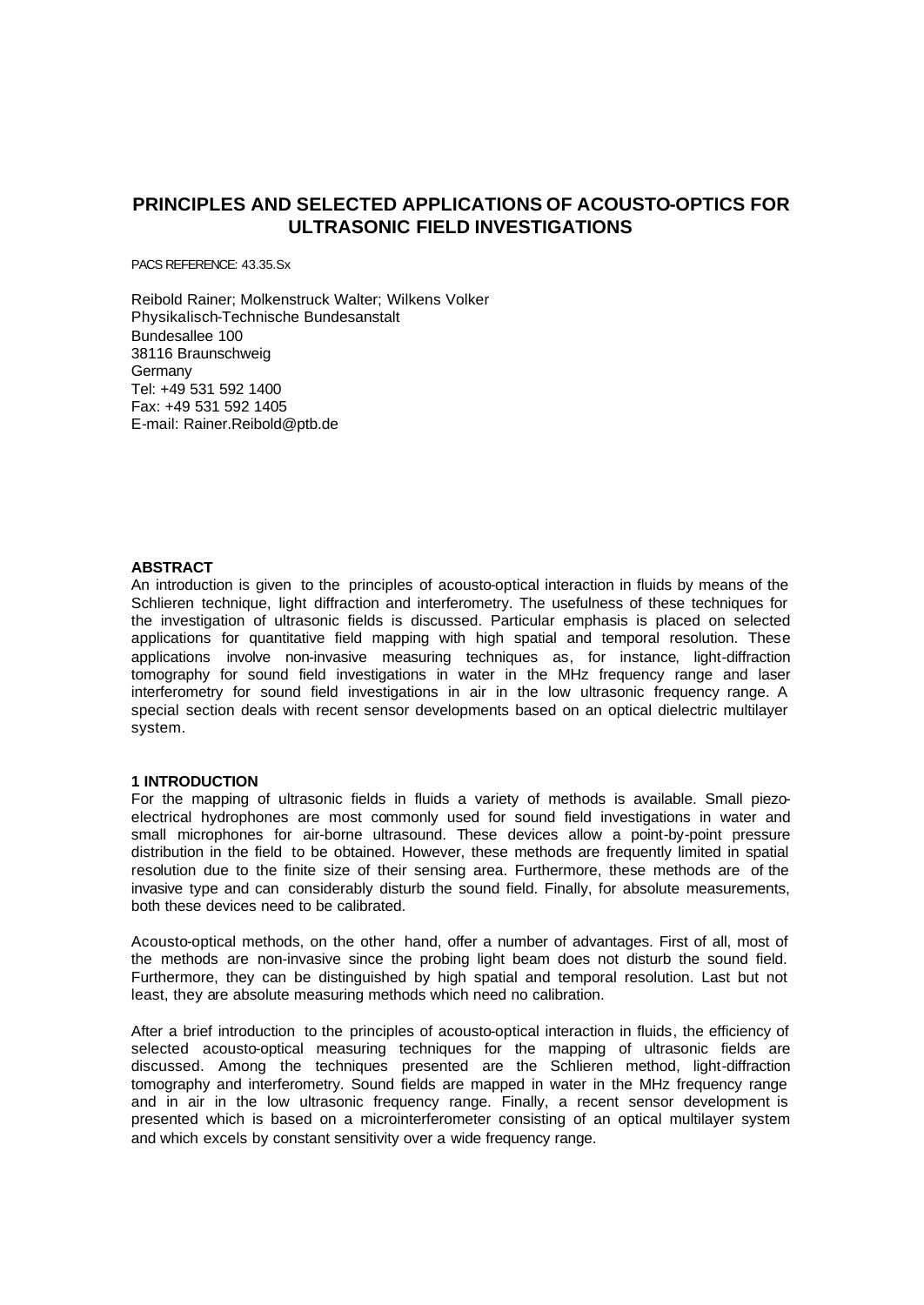#### **2 BASIC PRINCIPLES**

## 2.1 Light Diffraction

It was in the early 1930s that Debye and Sears [1] in Washington and Lucas and Biquard [2] in Paris verified the first experiments on light diffraction by ultrasonic waves practically at the same time. The theoretical explanation of their findings was given by Raman and Nath [3] in 1935.

Considering a monochromatic light beam travelling at normal incidence through a monofrequent, propagating ultrasonic beam in a transparent liquid (water), the light is split into evenly spaced diffraction orders (Fig. 1). Provided that the ultrasonic frequency is in the low MHz range, that the width of the sound field is not too great and that the sound pressure is low, i.e. in the Raman-Nath regime, the normalized light intensity in the *n-*th diffraction order is given by:

$$
I_{\pm n} = J_n^2(v),\tag{1}
$$

where  $J_n$  is the Bessel function of order *n*. The argument *v*, the so-called Raman-Nath parameter, is the optical phase retardation relative to the undisturbed medium:

$$
v(x, z, t) = k \frac{\partial n}{\partial \rho} \int \hat{p}(x, y, z) \sin(Wt - Kz + \mathbf{j}(x, y, z)) dy
$$
 (2)

The integrand represents the sound pressure, *W* the angular frequency and *K* the wave number of ultrasound. *j* is the phase related to any reference plane. The factors *k* and ∂*n* ∂*p* are the wave number of the light and the adiabatic piezo-optical coefficient of the liquid, respectively. The co-ordinates are defined as shown in Fig. 1.



Fig. 1. Typical experimental arrangement for light diffraction

#### 2.2 Schlieren Imaging Technique

A slight change in the optical arrangement of Fig. 1 allows an optical image of the sound field to be ceated. The relevant technique stems from A. Toepler and dates back to the year 1866. Fig. 2 shows a typical experimental arrangement. By means of lens  $L_2$  the central plane of the sound field is imaged on the image plane. To create an image, some spatial filtering is necessary. For dark field illumination, the central diffraction order is blocked and the higher orders pass the Schlieren stop. Contrary to this, bright field illumination is obtained if the central diffraction order passes the slit aperture and the higher orders are blocked (as shown in Fig. 2).



Fig. 2. Typical experimental arrangement for Schlieren imaging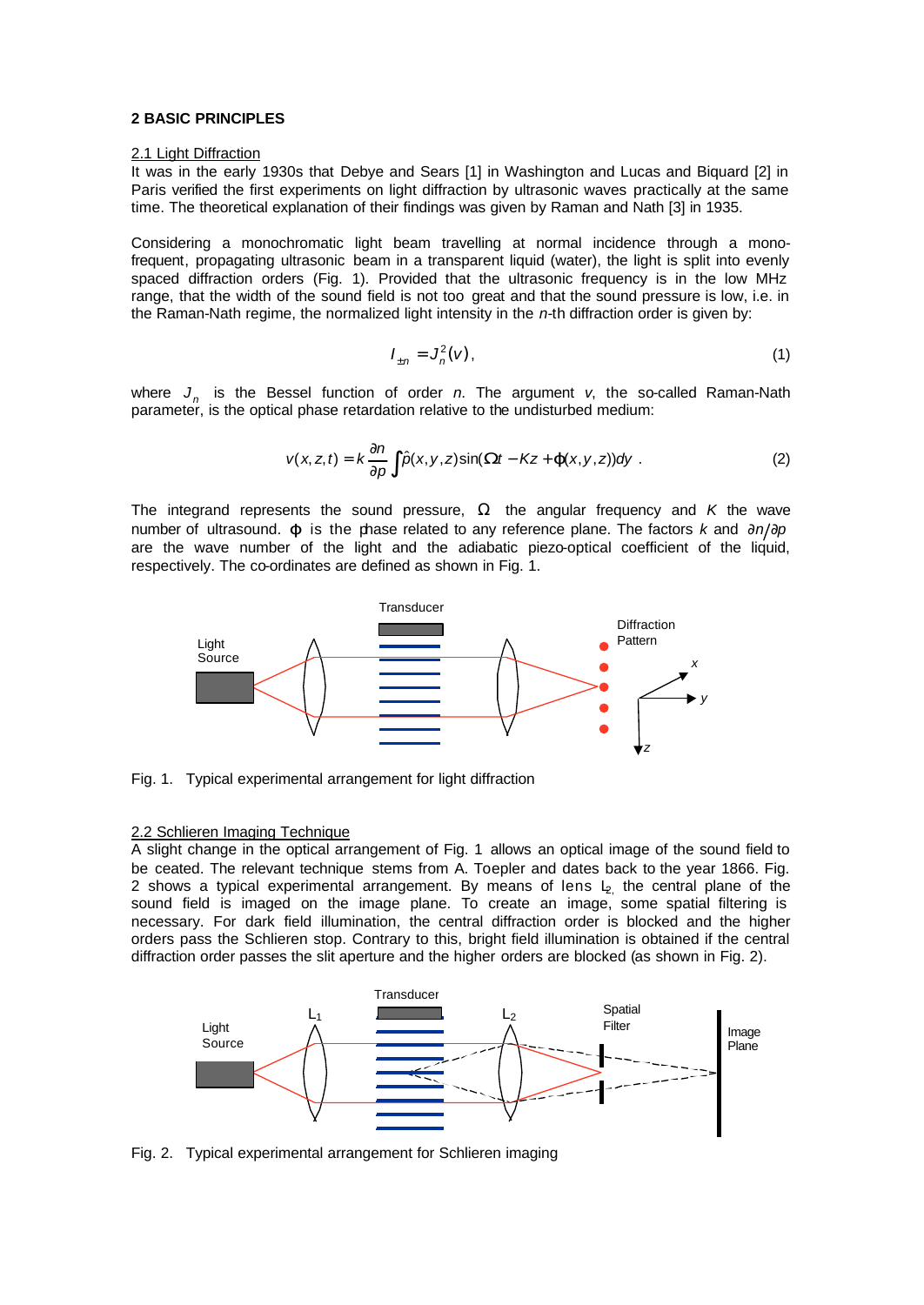### 2.3 Laser Interferometry

Another acousto-optical technique used for ultrasonic field investigations is based on laser interferometry [4]. Fig. 3 shows a typical set-up. The arrangement presented is that of a Michelson interferometer. The probing laser beam twice traverses the sound field. Due to the changes of the refractive index in the ultrasonic field, the optical phase is changed. Disregarding the factor two, the optical phase retardation is the same as for light diffraction (eq. (2)).





# **3 SELECTED APPLICATIONS**

### 3.1 High Speed Schlieren Imaging

When a continuous light source is used in the experimental arrangement shown in Fig. 2 a time-averaged Schlieren image is obtained. In this case, the optical image shows the spatial distribution of the sound pressure. Additionally, information on the phase surfaces is obtained using a pulsed light source whose pulse duration must be short compared with the time constant of the ultrasonic wave. Fig. 4 shows three situations of an ultrasonic tone burst before, during and after reflection off a cylindrically curved reflector.



Fig. 4. High speed Schlieren photograph of an ultrasonic wave reflected off a cylindrically curved reflector at different instants. Frequency: 0.5 MHz; medium: water

The images reveal that the Schlieren technique quickly gives a very useful overall impression of the sound field, which cannot be obtained from point-by-point measurements. For quantitative pressure information, additional measurements are to be carried out. It should be noted that the Schlieren technique always furnishes the projection of the sound field, which means that no details can be distinguished in the direction of light propagation.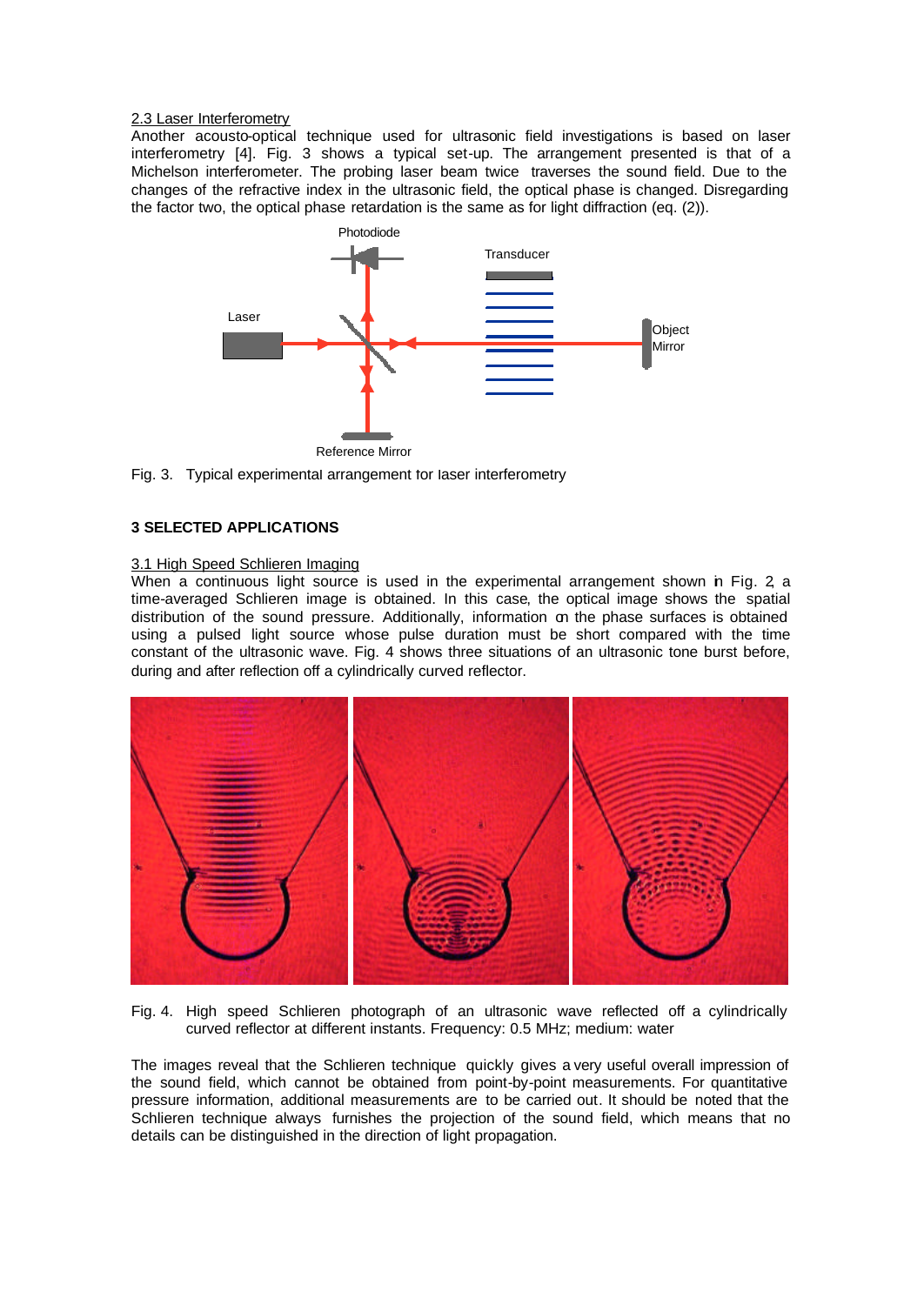#### 3.2 Field Mapping by Light-diffraction Tomography

The evaluation of the diffraction pattern mentioned in section 2.1, does not allow direct actual field mapping. If, however, the experimental set-up of Fig. 2 is used with the zero and one of the first diffraction orders passing the spatial filter, the normalized light intensity is obtained in the image plane [5]:

$$
I(x, z, t) = J_0^2(\hat{v}(x, z)) + J_1^2(\hat{v}(x, z)) \pm 2J_0(\hat{v}(x, z))J_1(\hat{v}(x, z))\cos(Wt - Kz + \bar{J}(x, z)).
$$
 (3)

The first two terms on the right side represent the dc component of the light intensity. The third term expresses the time modulation component caused by the interference of the zeroth diffraction order and the Doppler-shifted first diffraction order. From the point of view of quantitative sound field mapping, only the interference term is of interest. Eq. (3) can be further simplified for small sound pressure amplitudes:

$$
I(x, z, t) = 1 \pm \hat{v}(x, z) \cos(Wt - Kz + \mathbf{J}(x, z)). \tag{4}
$$

In order to verify eqs. (3) and (4) experimentally, a high spatial resolution of the optical detection system is necessary. This can be achieved by magnified imaging of the sound field onto the image plane and by the use of a small aperture photodiode. From eq. (2) it is obvious that *v* is proportional to the mean value of the sound pressure over the width of the sound field. As a consequence, a tomographic evaluation needs to be carried out after data acquisition.



Fig. 5. Sound pressure distribution in the Fresnel zone of a circular (left) and of a square (right) transducer

Typical examples of the sound pressure distribution in a particular plane of the Fresnel zone for a circular and a square transducer are shown in Fig. 5. The circular transducer with a diameter of 20 mm is excited at a frequency of 2.25 MHz. The square transducer with a side length of 20 mm is excited at 3.33 MHz. The sound transmitting liquid is water  $(\partial n/\partial p = 1.51 \times 10^{-10}$  Pa<sup>-1</sup>). Although the graphs are presented with a mesh width of only 1 mm×1 mm (sample interval 0.25 mm), the fine structure of the sound field can be clearly perceived.

Here, the discussion was limited to weak acousto-optical interaction, i.e. to the Raman-Nath regime. For further details of the limits of the Raman-Nath regime, sound field mapping under Bragg conditions and in the intermediate range between weak and strong acousto-optical interaction, the reader is referred to the literature [6,7].

### 3.3 Field Mapping by Laser Interferometry

Because of its high sensitivity, laser interferometry is particularly suited for sound field mapping at low ultrasonic frequencies in air. In order to avoid diffraction effects and to realize high spatial resolution, it must be ensured that the diameter of the probing laser beam is small compared with the ultrasonic wavelength (Fig. 3). The light-path changes in air usually amount to a few nanometres. Under this condition, a stabilized interferometer is the method of choice [8]. The respective formula for the light-path change reads: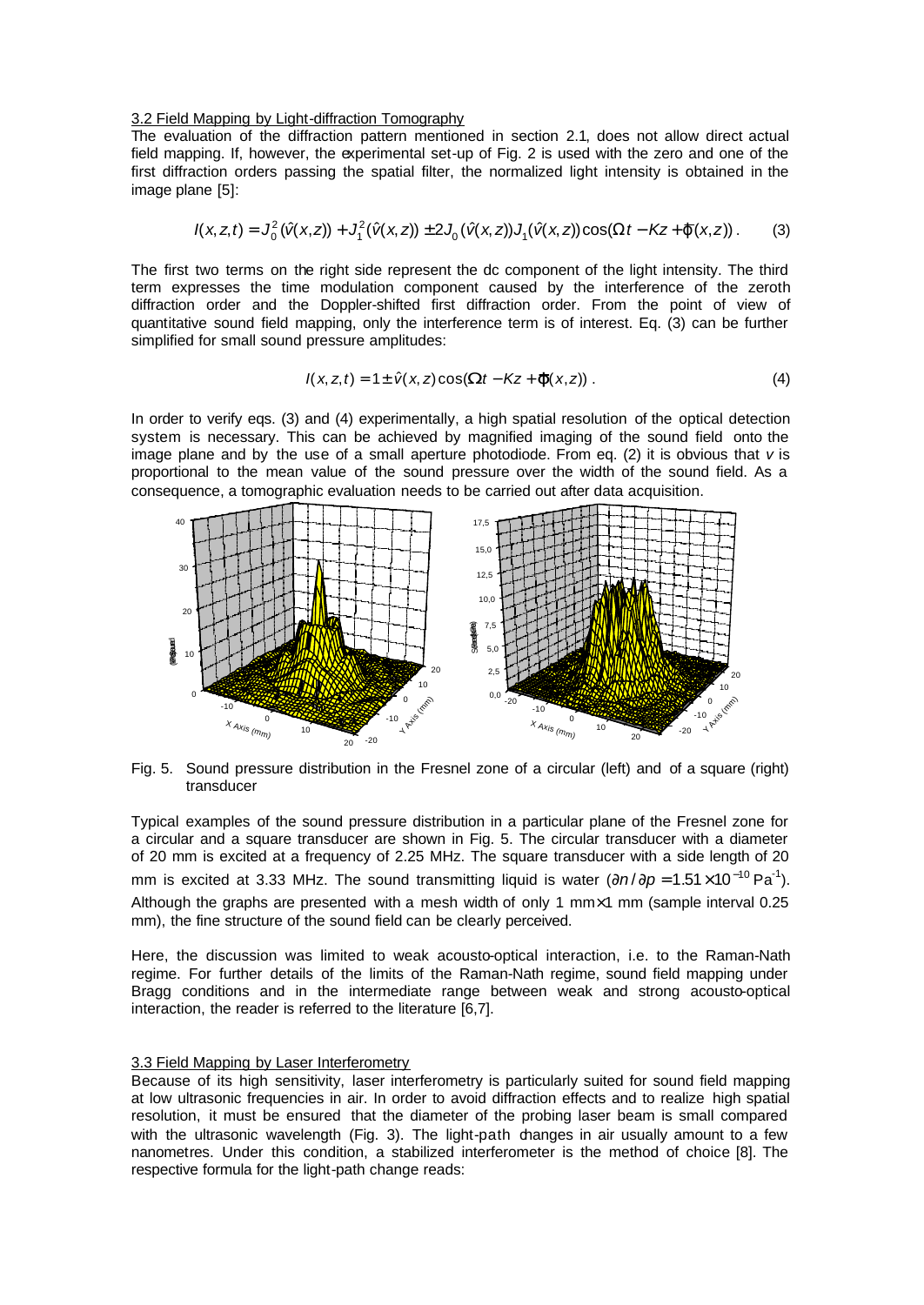$$
\mathbf{x}(x, z, t) = \frac{1}{k} \frac{1}{2\sqrt{l_0 l_{\rm R}}} I(x, z, t), \qquad (5)
$$

where  $I_0$  and  $I_R$  are the light intensities in the object and the reference beam, respectively. This equation shows that the stabilized interferometer can directly measure the mean value of the time waveform of an ultrasonic pulse. Field mapping also requires tomographic evaluation.

As an example, Fig. 6 shows pressure distributions of an electrostatic broadband speaker close to the surface of the source at 40 kHz and 120 kHz  $\left(\frac{\partial n}{\partial p}\right) = 2.7 \times 10^{-9}$  Pa<sup>-1</sup>). The flexible membrane of the speaker is assumed to have a diameter of about 15 mm. This diameter is about twice the wavelength in air at 40 kHz and about six times that at 120 kHz. As could be expected, the sound field is much more structured at 120 kHz than at 40 kHz. The maximum light-path change for 40 kHz is 324 pm and for 120 kHz it is 24 pm.



Fig. 6. Sound pressure distribution at a distance of 5 mm from the speaker at 40 kHz (top) and 120 kHz (bottom)